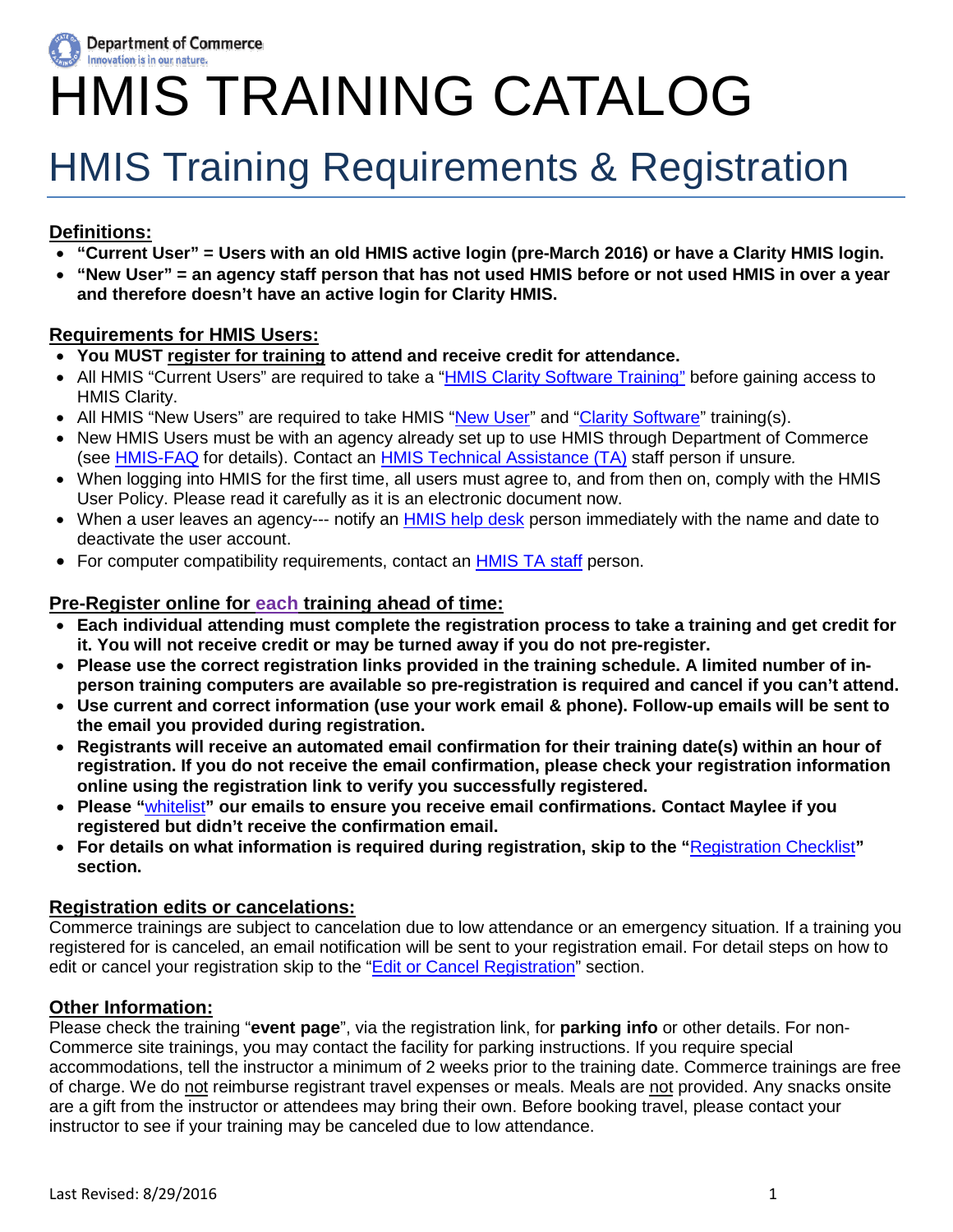# <span id="page-1-3"></span>HMIS Training Descriptions

<span id="page-1-2"></span>**Training Types:** Generally, in-person trainings include computer practice time using HMIS and are at a physical location. Webinars are online trainings via GoToWebinar without hand-on computer practice time. You will need a computer with steady internet connection for Webinar attendance.

### <span id="page-1-0"></span>**HMIS Clarity Software Training**

**This a basic training designed for all HMIS users to learn how to use the new Clarity HMIS.** All **Current Users** are required to take this training before gaining Clarity access. **New Users** are required to take this training if it falls directly after a "HMIS New User Training" or it is part of their Webinar registration. This training is offered on a first-to-register, first-served basis for Balance of State HMIS Users.

We will go over the basic features for data entry in the new Clarity software such as: orientation and system requirements, log in and user profile, client(s) search, entering news client, creating households, program entry, program exits, updates and corrections, and basic reporting for case managers.

### <span id="page-1-5"></span><span id="page-1-1"></span>**HMIS New User Training (Clarity) (AKA "New User" training)**

**This training is designed for those new to HMIS and need HMIS access**. New Users have priority registration, but Current Users may also attend if needed. New Users will register for this training AND the "HMIS Training on the Clarity Software" training that comes right after. If taking the in-person training combo, please register for both at the same time. A New User Webinar can be taken if travel is not possible. *We recommend inperson trainings as there is computer practice time.* 

<span id="page-1-6"></span>In this training we cover the User Policy and Code of Ethics, Consent forms, terminology and standards, and workflow. In the second half, we will go over everything in the "HMIS Training on the Clarity Software." The New User Webinar is one registration including a demo of the Clarity software. It is less comprehensive than inperson trainings and meant to be an overview of all of the same topics.

### <span id="page-1-4"></span>**HMIS Clarity Service Entry**

**This webinar is designed for HMIS users that have taken the "HMIS Training on the Clarity Software" training and must learn Service entry. If you are not required to work with Services in HMIS, do not take this training.** Although Consolidated Homeless Grant (CHG) funding requirements no longer include Service tracking, some agencies track Services if required by local funders, other grants, or federal funding sources. This training will cover the basics for entering and editing Services in Clarity HMIS.

### **HMIS Additional Training on the Clarity Software**

**This training is designed current HMIS users. If you are not currently using Clarity, please do not take this training**. We will expand upon the basic training topics to include topics from the Clarity Service Entry training, household management, correcting mistakes, exporting reports, and any topics brought up during training. In-person trainings provide opportunities to practice.

### **2016 HMIS Data Standards Changes**

**This training is for all HMIS users.** This webinar will cover the HUD HMIS Data Standard changes to come in October 1, 2016. We'll start with the Universal Data Elements and then Program Specific Data Elements. This webinar will NOT be repeated but will be recorded and the PowerPoint made available on our [HMIS webpage](http://www.commerce.wa.gov/hmis) prior to October 1, 2015. Recording will be available before October 1 by request only.

### **Coming Soon! HMIS Reports & Data Quality Training (Clarity)**

This training is being developed. Send your topic suggestions for this training to [Maylee Stevenson.](mailto:maylee.stevenson@commerce.wa.gov?subject=HMIS%20Training%20Schedule)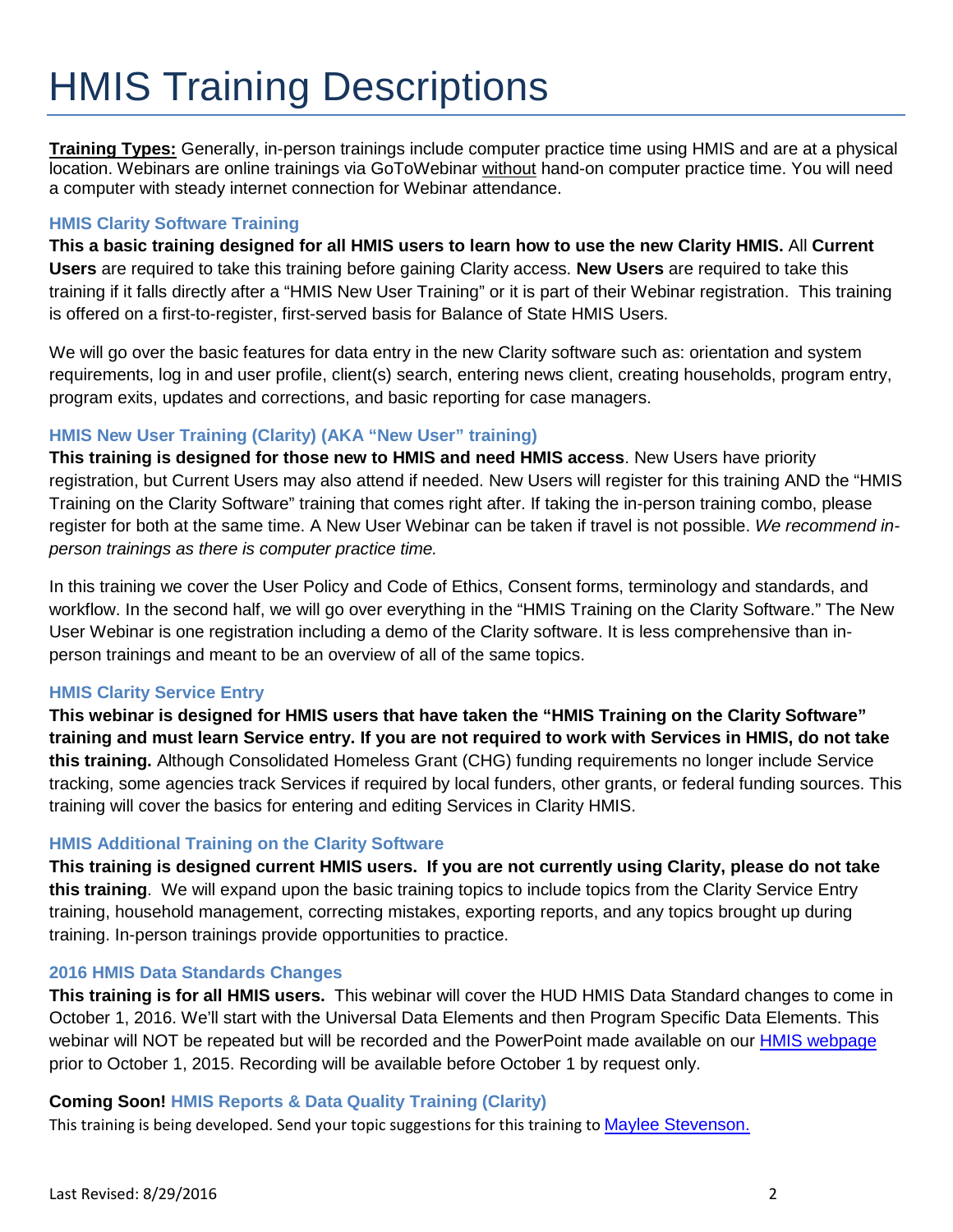# HMIS Training Schedule 2016

| <b>READ THE REQUIREMENTS &amp; REGISTRATION SECTION BEFORE REGISTERING.</b> |  |
|-----------------------------------------------------------------------------|--|
|-----------------------------------------------------------------------------|--|

Registration links can also be used for cancelations or to find out event information. This schedule will be updated if classes are added, changed, or become full.

| Colors: Blue=                              | Pink= New User WEBINAR (one registration for both Part 1&2).<br>New User Training Series to be taken together in-person<br>Yellow = Special |                                                                                                 |                                                                                                                                           |                                                                                                                                   |                                                                  |
|--------------------------------------------|---------------------------------------------------------------------------------------------------------------------------------------------|-------------------------------------------------------------------------------------------------|-------------------------------------------------------------------------------------------------------------------------------------------|-----------------------------------------------------------------------------------------------------------------------------------|------------------------------------------------------------------|
| <b>Date</b>                                | <b>Time</b>                                                                                                                                 | <b>Registration Link</b>                                                                        | <b>Training Name &amp;</b><br><b>Special Info.</b>                                                                                        | Instructor(s)                                                                                                                     | <b>Location</b><br>(links open Google<br>Maps)                   |
| Tuesday,<br>August 30,<br>2016             | 1 p.m. to<br>4:30 p.m.                                                                                                                      | https://attendee.gotowebinar.com/re<br>gister/4481710926384488964                               | <b>HMIS New User &amp; HMIS</b><br><b>Training on the Clarity Software</b><br>(Webinar) - two trainings in one<br>intended for new users. | Maylee Stevenson<br>maylee.stevenson@<br>commerce.wa.gov                                                                          | Via GoToWebinar                                                  |
| Thursday,<br>September 8,<br>2016          | 9:30 a.m. to<br>$11:30$ a.m.                                                                                                                | http://whoozin.com/RYK-J9Q-HKG4<br>(New Users must also register for the<br>second half below.) | <b>HMIS New User Training</b><br>(Clarity) – part 1 of 2.                                                                                 | Maylee Stevenson<br>maylee.stevenson@<br>commerce.wa.gov                                                                          | <b>Dept. of Commerce</b><br>1011 SE Plum St<br>Olympia, WA 98504 |
| Thursday,<br>September 8,<br>2016          | 12:30 p.m. to<br>3:30 p.m.                                                                                                                  | http://whoozin.com/E6J-G7J-YHAV<br>(New Users must also register for the<br>first half above.)  | <b>HMIS Training on the Clarity</b><br>Software and New User part 2 -<br>new users have priority for seats.                               | Maylee Stevenson<br>maylee.stevenson@<br>commerce.wa.gov                                                                          | <b>Dept. of Commerce</b><br>1011 SE Plum St<br>Olympia, WA 98504 |
| Wednesday,<br><b>September</b><br>21, 2016 | 2 p.m. to 3<br>p.m.                                                                                                                         | https://attendee.gotowebinar.com/re<br>qister/4330597347192204802                               | 2016 HMIS Data Standards<br><b>Changes Webinar</b><br>One time only & open to all<br>HMIS Users. See description.                         | <b>Talia Scott,</b><br>mailto:talia.scott@<br>commerce.wa.gov<br>and Maylee<br>Stevenson,<br>maylee.stevenson@<br>commerce.wa.gov | <b>Via GoToWebinar</b>                                           |
| Thursday,<br>September<br>22, 2016         | 1 p.m. to<br>4:30 p.m.                                                                                                                      | https://attendee.gotowebinar.com/re<br>gister/7216153463709845252                               | <b>HMIS New User &amp; HMIS</b><br><b>Training on the Clarity Software</b><br>(Webinar) - two trainings in one<br>intended for new users. | Maylee Stevenson<br>maylee.stevenson@<br>commerce.wa.gov                                                                          | Via GoToWebinar                                                  |
| Thursday,<br>September<br>29, 2016         | 9:30 a.m. to<br>$11:30$ a.m.                                                                                                                | http://whoozin.com/W6R-QTN-NQRF<br>(New Users must also register for the<br>second half below.) | <b>HMIS New User Training</b><br>(Clarity) – part 1 of 2.                                                                                 | Maylee Stevenson<br>maylee.stevenson@<br>commerce.wa.gov                                                                          | <b>Dept. of Commerce</b><br>1011 SE Plum St<br>Olympia, WA 98504 |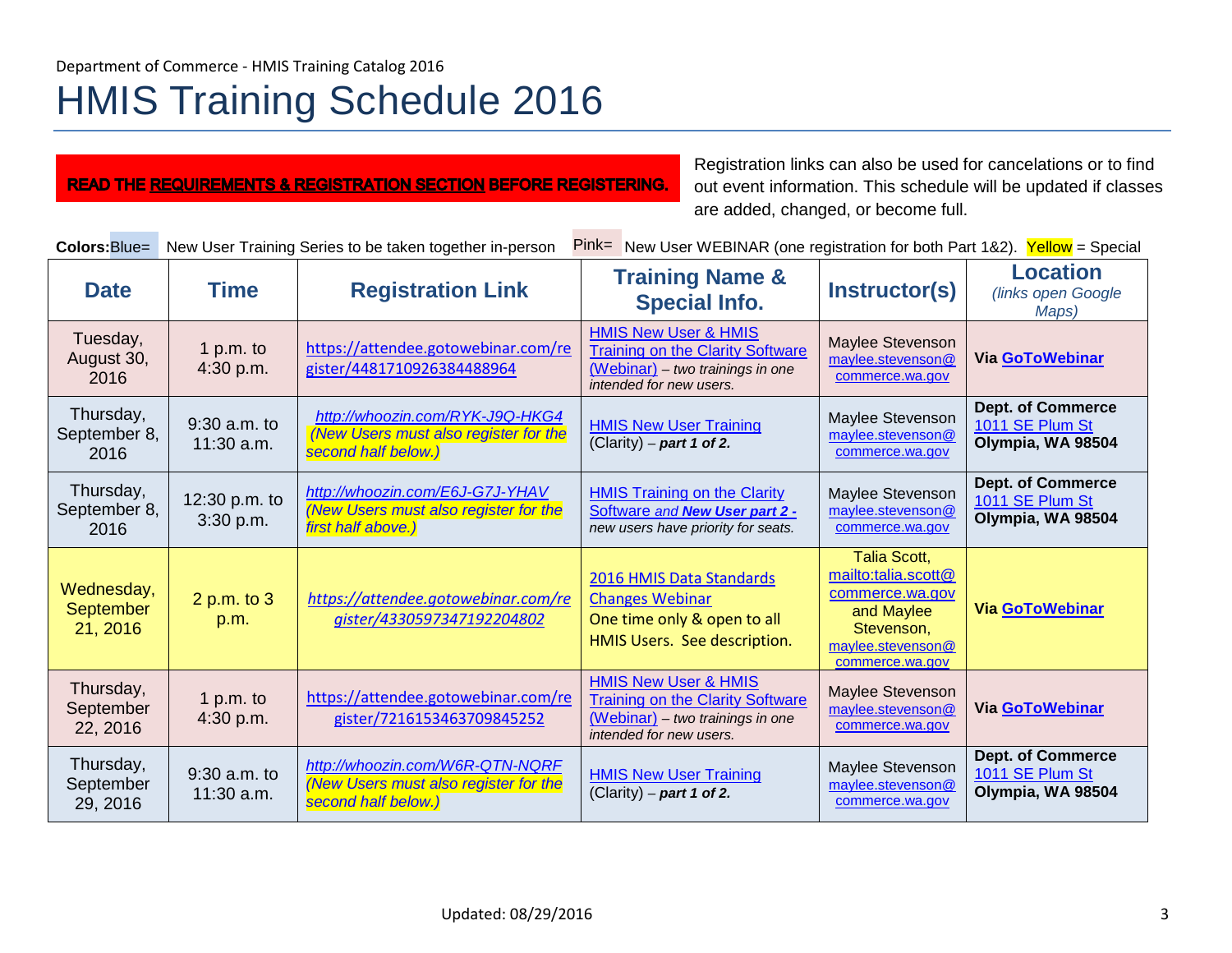| <b>Date</b>                        | <b>Time</b>                 | <b>Registration Link</b>                                                                        | <b>Training Name &amp;</b><br><b>Special Info.</b>                                                                                        | Instructor(s)                                            | <b>Location</b><br>(links open Google<br>Maps)                                                        |
|------------------------------------|-----------------------------|-------------------------------------------------------------------------------------------------|-------------------------------------------------------------------------------------------------------------------------------------------|----------------------------------------------------------|-------------------------------------------------------------------------------------------------------|
| Thursday,<br>September<br>29, 2016 | 12:30 p.m. to<br>3:30 p.m.  | http://whoozin.com/XMY-YM6-P9UE<br>(New Users must also register for the<br>first half above.)  | <b>HMIS Training on the Clarity</b><br>Software and New User part 2 -<br>new users have priority for seats.                               | Maylee Stevenson<br>maylee.stevenson@<br>commerce.wa.gov | <b>Dept. of Commerce</b><br>1011 SE Plum St<br>Olympia, WA 98504                                      |
| Wednesday,<br>October 5,<br>2016   | 1 p.m. to 4:30<br>p.m.      | https://attendee.gotowebinar.com/re<br>qister/2595445952835905795                               | <b>HMIS New User &amp; HMIS</b><br><b>Training on the Clarity Software</b><br>(Webinar) - two trainings in one<br>intended for new users. | Maylee Stevenson<br>maylee.stevenson@<br>commerce.wa.gov | Via GoToWebinar                                                                                       |
| Friday,<br>October 7,<br>2016      | 10:30 a.m. to<br>11:30 a.m. | https://attendee.gotowebinar.com/re<br>gister/4392028161413083393                               | <b>HMIS Clarity Service Entry - for</b><br>current users only.                                                                            | Maylee Stevenson<br>maylee.stevenson@<br>commerce.wa.gov | Via GoToWebinar                                                                                       |
| Thursday,<br>October 20,<br>2016   | 1 p.m. to<br>4 p.m.         | https://attendee.gotowebinar.com/re<br>gister/7638369227770179075                               | <b>HMIS Training on the Clarity</b><br>Software (Webinar) - for current<br>users only.                                                    | Maylee Stevenson<br>maylee.stevenson@<br>commerce.wa.gov | Via GoToWebinar                                                                                       |
| Friday,<br>October 21,<br>2016     | 9:30 a.m. to<br>11:30 a.m.  | http://whoozin.com/9VX-NNC-QFQA<br>(New Users must also register for the<br>second half below.) | <b>HMIS New User Training</b><br>$(Clarity)$ – part 1 of 2.                                                                               | Maylee Stevenson<br>maylee.stevenson@<br>commerce.wa.gov | <b>Dept. of Commerce</b><br>1011 SE Plum St<br>Olympia, WA 98504                                      |
| Friday,<br>October 21,<br>2016     | 12:30 p.m. to<br>3:30 p.m.  | http://whoozin.com/PHR-49V-QWTD<br>(New Users must also register for the<br>first half above.)  | <b>HMIS Training on the Clarity</b><br>Software and New User part 2 -<br>new users have priority for seats.                               | Maylee Stevenson<br>maylee.stevenson@<br>commerce.wa.gov | <b>Dept. of Commerce</b><br>1011 SE Plum St<br>Olympia, WA 98504                                      |
| Friday,<br>October 21,<br>2016     | 3:30 p.m.<br>to $5 p.m.$    | http://whoozin.com/YWY-WJM-X4RK                                                                 | <b>Mini HMIS Additional Training</b><br>on the Clarity Software - for<br>current HMIS user only.                                          | Maylee Stevenson<br>maylee.stevenson@<br>commerce.wa.gov | Dept. of Commerce<br>1011 SE Plum St<br>Olympia, WA 98504                                             |
| Wednesday,<br>October 26,<br>2016  | 9a.m.<br>to 11:30 a.m.      | http://whoozin.com/RV4-7CF-GUG4<br>(New Users must also register for the<br>second half below.) | <b>HMIS New User Training</b><br>(Clarity) – part 1 of 2.                                                                                 | Maylee Stevenson<br>maylee.stevenson@<br>commerce.wa.gov | <b>Kitsap Community</b><br><b>Resources Computer</b><br>Lab,<br>845 8th Street<br>Bremerton, WA 98337 |
| Wednesday,<br>October 26,<br>2016  | 12:30 p.m. to<br>3:30pm     | http://whoozin.com/39X-4MX-UHCY<br>(New Users must also register for the<br>first half above.)  | <b>HMIS Training on the Clarity</b><br>Software and New User part 2 -<br>new users have priority for seats.                               | Maylee Stevenson<br>maylee.stevenson@<br>commerce.wa.gov | <b>Kitsap Community</b><br><b>Resources Computer</b><br>Lab,<br>845 8th Street<br>Bremerton, WA 98337 |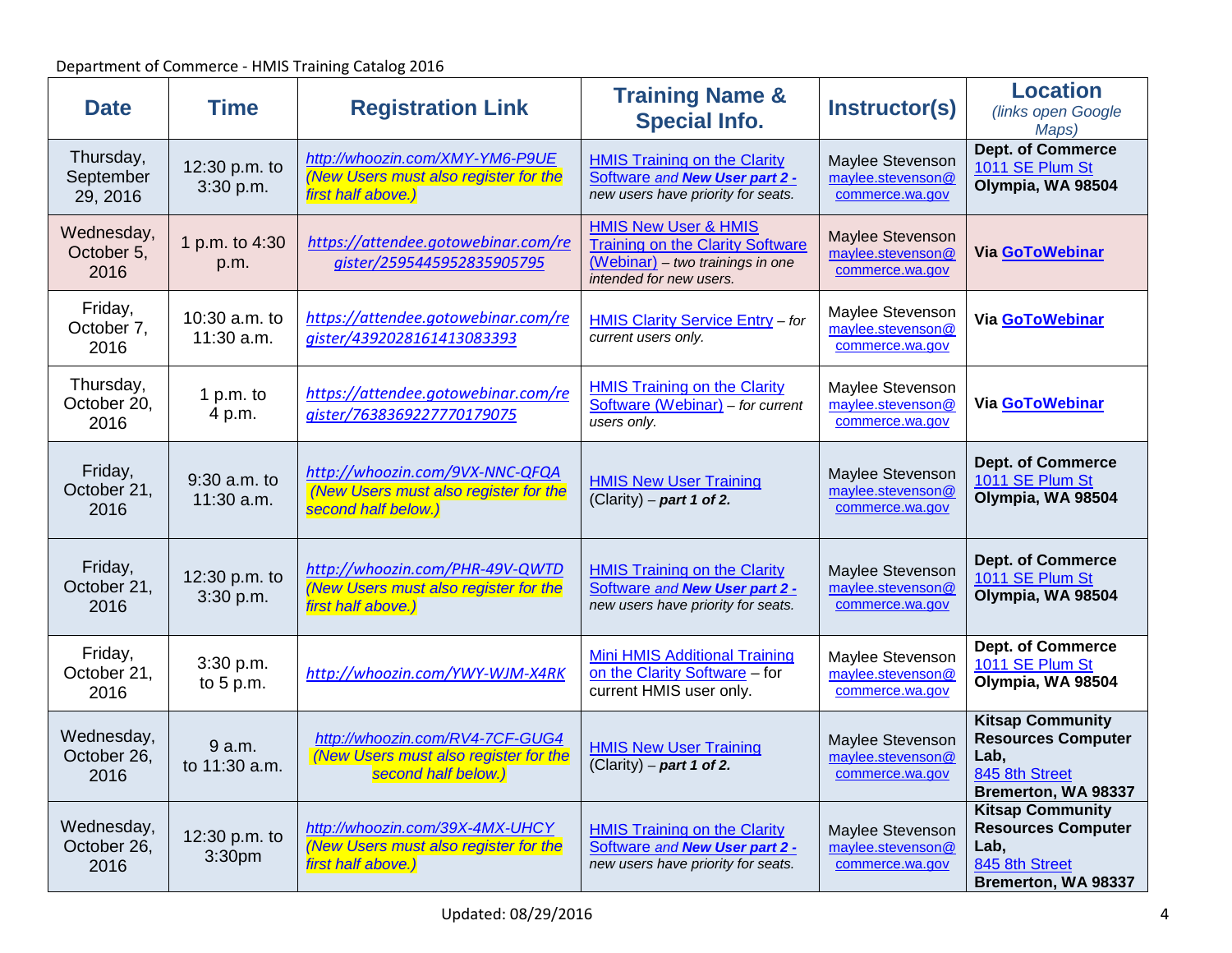| <b>Date</b>                       | <b>Time</b>                 | <b>Registration Link</b>                                                                     | <b>Training Name &amp;</b><br><b>Special Info.</b>                                        | Instructor(s)                                            | <b>Location</b><br>(links open Google<br>Maps)                                                        |
|-----------------------------------|-----------------------------|----------------------------------------------------------------------------------------------|-------------------------------------------------------------------------------------------|----------------------------------------------------------|-------------------------------------------------------------------------------------------------------|
| Wednesday,<br>October 26,<br>2016 | $3:30$ p.m. to<br>5:00 p.m. | http://whoozin.com/4GC-A4C-<br>XRE <sub>6</sub>                                              | Mini HMIS Additional Training<br>on the Clarity Software - for<br>current HMIS user only. | Maylee Stevenson<br>maylee.stevenson@<br>commerce.wa.gov | <b>Kitsap Community</b><br><b>Resources Computer</b><br>Lab,<br>845 8th Street<br>Bremerton, WA 98337 |
|                                   |                             | More trainings will be posted as<br>they are scheduled. Check again<br>later to see updates. |                                                                                           |                                                          |                                                                                                       |

*Contact [Maylee Stevenson](mailto:maylee.stevenson@commerce.wa.gov?subject=HMIS%20Training%20Schedule) with any training schedule questions, issues, or comments.*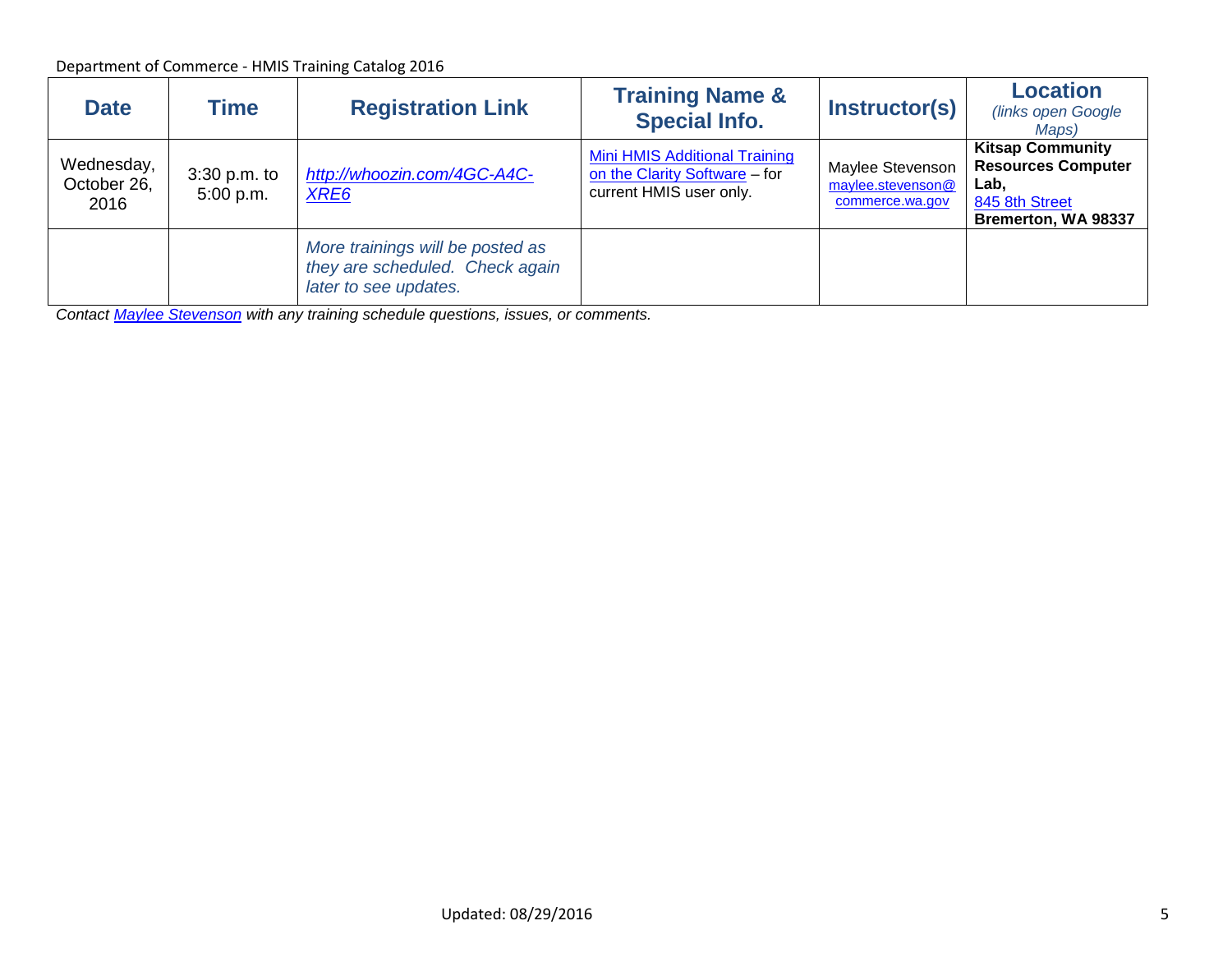## <span id="page-5-0"></span>HMIS Training Registration Checklist

**The following must be provided when registering for HMIS training(s):**

- Your **First** & **Last Name**
- Your **WORK Email**: *this must be correct or you will not receive an email confirmation of registration. Please check that your work email is correct.*
- Your **WORK Phone** number: *please include the area code and it doesn't matter the format as long as it's complete.*
- The **Agency/Company/Organization** you will be using HMIS for: *if you are work for multiple, please list them all and spell out uncommon acronyms.*
- Your Job **Title**: *list your job title or put "volunteer" if appropriate.*
- Your **HMIS login**/username: *if you have a login for HMIS, you must provide it. It will look like* "XUZFirstLastname." *If you have multiple, list them all. If you are a new user, you will not have a login/username yet so input* "**New User, don't have one yet.**"
- Any special **Accommodations** we should know about before you attend? *If you require special accommodations, please let us know a minimum of two weeks prior to the training date.*
- **Agency County(s)**: *input the county or counties of the agency location(s) you work at is.*
- **Agency Director/Supervisor First & Last Name**: *new users must provide this information. If you do not know, please find our before registering.*
- **Agency Director/Supervisor Phone# OR Email**: *new users must provide either the Agency Director's or your Supervisor's work phone number or the Agency Director's work email.*

It is also recommended you ["whitelist"](#page-9-0) our emails to ensure you receive email confirmations. Instruction on what to whitelist and how are at the end of this document.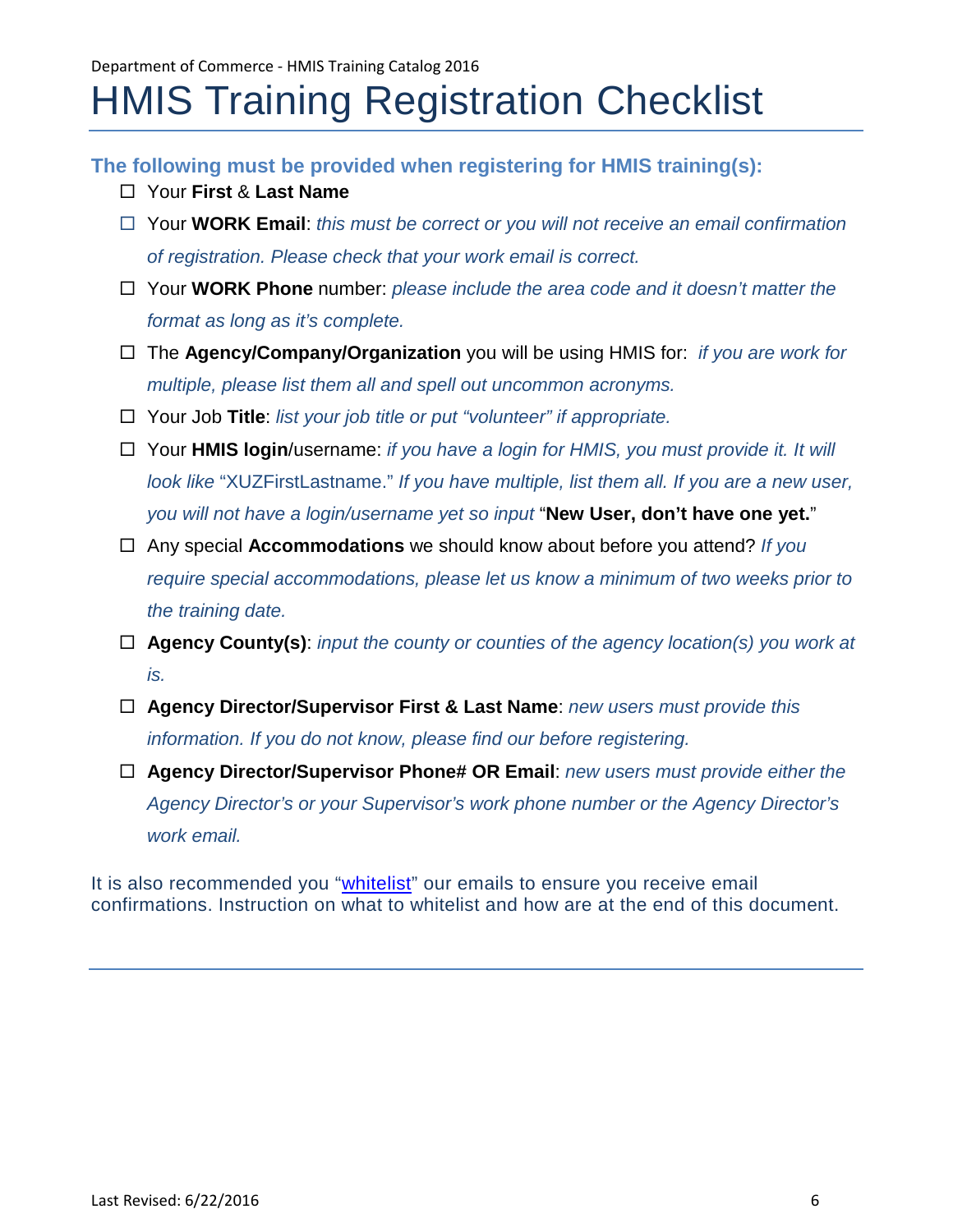# Prior to Training

### **Visit Our HMIS Webpage**

Our HMIS webpage ( [www.commerce.wa.gov/hmis](http://www.commerce.wa.gov/hmis) ) is a good place to find many HMIS resources. We recommend you download the [HUD Data Standards Manual](https://www.hudexchange.info/resource/3826/hmis-data-standards-manual/) to review prior to your first HMIS training. If applicable, review the program specific manuals (some are linked on our HMIS webpage). During the [New User training,](#page-1-1) we go over the [HMIS Informed](http://www.commerce.wa.gov/wp-content/uploads/2016/07/HAU-HMIS-Consent-Form-3-22-2016.pdf)  [Consent Form](http://www.commerce.wa.gov/wp-content/uploads/2016/07/HAU-HMIS-Consent-Form-3-22-2016.pdf) and [User Policy.](http://www.commerce.wa.gov/wp-content/uploads/2016/07/HAU-HMIS-User-Agreement-2-28-16.pdf) Reading those form examples and the [Client Privacy Rights](http://www.commerce.wa.gov/wp-content/uploads/2016/07/HAU-HMIS-Client-Privacy-Notice-2015.docx) will help with better understanding the materials. During the [Clarity Software training](#page-1-0) we cover many topics from the [Clarity Help Portal](http://help.clarityhs.com/) and various topics from our [HMIS How-To](http://www.commerce.wa.gov/serving-communities/homelessness/hmis/)  [Guides section](http://www.commerce.wa.gov/serving-communities/homelessness/hmis/) which you can review prior to training. It is also recommended you ["whitelist"](#page-9-0) our emails to ensure you receive email confirmations.

### **Webinars**

You can test your system compatibility, internet connection and audio settings ahead of time to ensure your session goes smoothly, or test your connection while in the session if you're experiencing technical difficulties. Visit the [GoToWebinar Test Session webpage](http://support.citrixonline.com/en_US/webinar/all_files/G2W060001) for more information and to test your webinar connection.

### **In-person Trainings**

Please visit the event page you were taken to upon registration to view parking information, [directions,](http://www.commerce.wa.gov/contact-us/) and training details. Plan your travels head of time including [checking traffic](http://www.wsdot.com/traffic/) and parking instructions. If brining a beverage (drinks are not provided), please use a container with a lid. You may want to research places to eat or bring your own lunch if you are taking a full day of training as lunch is not provided.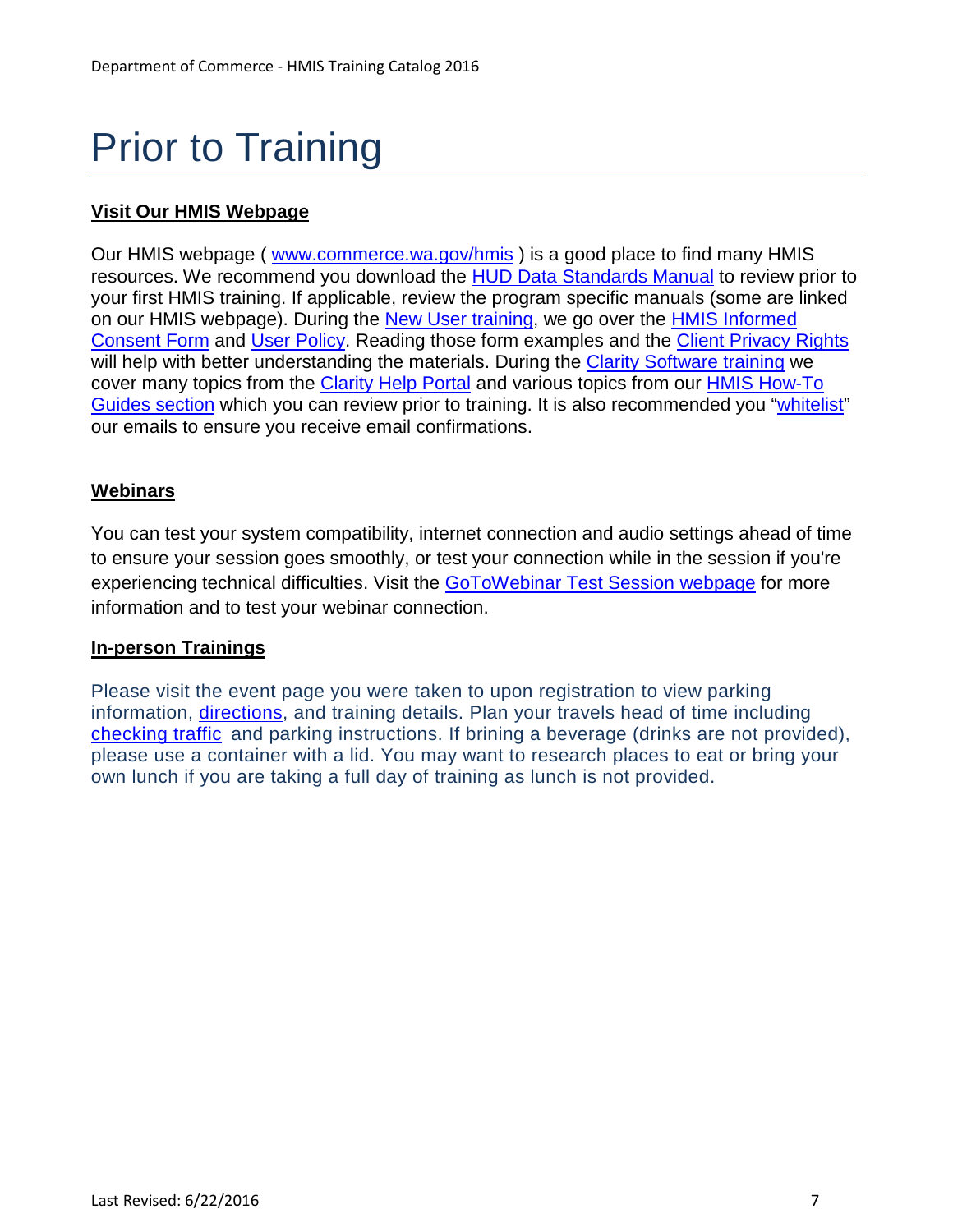<span id="page-7-0"></span>If you already registered but need to answer the additional required questions, or change your answers, the steps you take will depend on the type of training. ["Whitelist"](#page-9-0) our emails to ensure you receive them.

**About this Event** 

### **For Whoozin (in-person trainings) registrations:**

- 1. Use the **registration link** to go to the event pa
- 2. Click on "**edit Registration**."
- 3. Answer/edit additional information.
- 4. Enter corrected data into the "*Optional Comment:* For Event Organizer only" box.
- 5. Cancelations: check the "Out" box.
- 6. Submit.

### **For GoToMeeting Webinar (online)**

### **registrations:**

After registration you will receive an **email confirmation** from GoToMeeting/Webinar which includes: a **webinar link** to join the webinar, add to Outlook, Google, or iCal calendar link, instructions, and a cancelation link.

### **To change your information you can:**

- 1. Cancel and then Re-register for the training with the corrected/additional information --- must be done before the start of the Webinar. (preferred method)
- 2. Email the instructor with the corrected/addition information sometime before the Webinar starts. (least preferred method)

| When:   | HMIS New User Training (1st half) at Commerce in Olympia<br>Fri Mar 18, 2016<br>9:30 am - 12:30 pm                                                      |
|---------|---------------------------------------------------------------------------------------------------------------------------------------------------------|
|         | Your Registration/RSWP:<br>$\circ$<br>ln<br>I will attend<br>Out<br>I will not attend                                                                   |
| one.")? | (required) What was your Adsystech HMIS login (ex. ABCJohnDoe or say, "I didn't have<br>Any special accommodations we should know of before you attend? |
|         | <b>Agency County(s)</b>                                                                                                                                 |
|         | Agency Director First & Last Name                                                                                                                       |
|         | Agency Director phone# OR email.                                                                                                                        |
|         |                                                                                                                                                         |

**Department of Commerce** 

Homeless Manageme **Information System** (HMIS) Training

### **To CANCEL registration:**

1. In the confirmation email you received after registering, use the "cancel registration" link. **Chronough Requirements** 

To Cancel this Registration If you can't attend this webinar, you may cancel your registration at any time.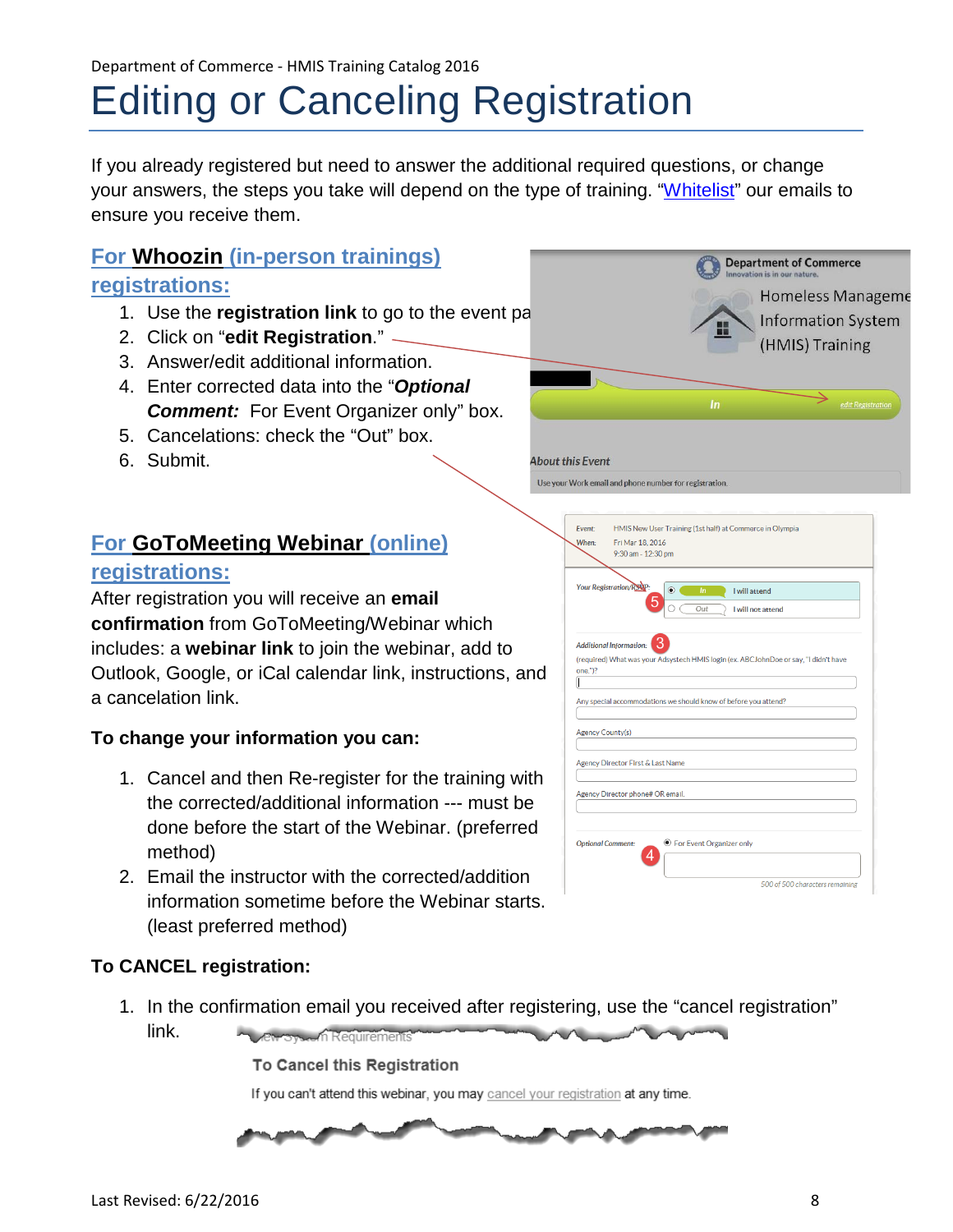### After Training

### **Training Evaluations**

After attending HMIS training, please complete a [training evaluation.](https://www.surveymonkey.com/r/HMISclass) The [training evaluation](https://www.surveymonkey.com/r/HMISclass) is online via Survey Monkey. Please contact Maylee Stevenson, [maylee.stevenson@commerce.wa.gov,](mailto:maylee.stevenson@commerce.wa.gov) if you were not provided an opportunity to do the training evaluation either by follow-up emails or in-person.

### **HMIS Access**

The new HMIS software is Cloud based and opens like a webpage: [wa.clarityhs.com.](https://wa.clarityhs.com/)

You will not need to download HMIS on to your computer. However, Commerce HMIS staff will help you install the required security information before you can access HMIS.

### **HMIS Login & Password**

- If you've met the HMIS user requirements and attended a required training---a HMIS TA staff person will contact you to help you install the required security certificate onto your work computer. You will need this for each work computer you use.
- A login and temporary password is provided along with new password criteria. When you login for the first time you will be prompted to:
	- o Create a new password.
	- o Read and agree to the User Policy, Responsibility Statement and Code of Ethics agreement electronically.
- Passwords may expire after a lengthy consecutive period of nonuse or based on vendor settings, and you may be asked to create a new password.
- If you forget your login or password, please contact the [HMIS help desk](http://www.commerce.wa.gov/Documents/HMIS_TA_Staff.pdf) contact for a password reset.

### **Deactivations**

- Please contact the [HMIS help desk](http://www.commerce.wa.gov/Documents/HMIS_TA_Staff.pdf) contact if you no longer require HMIS access.
- An HMIS account may be deactivated or locked if the User Policy, Responsibility Statement and Code of Ethics or [Agency Partner Agreement](http://commerce.wa.gov/Documents/HMIS_Agency_Partner_Agreement-FINAL_2-24-2016.pdf) terms are breached. Commerce staff will have communicated with staff beforehand.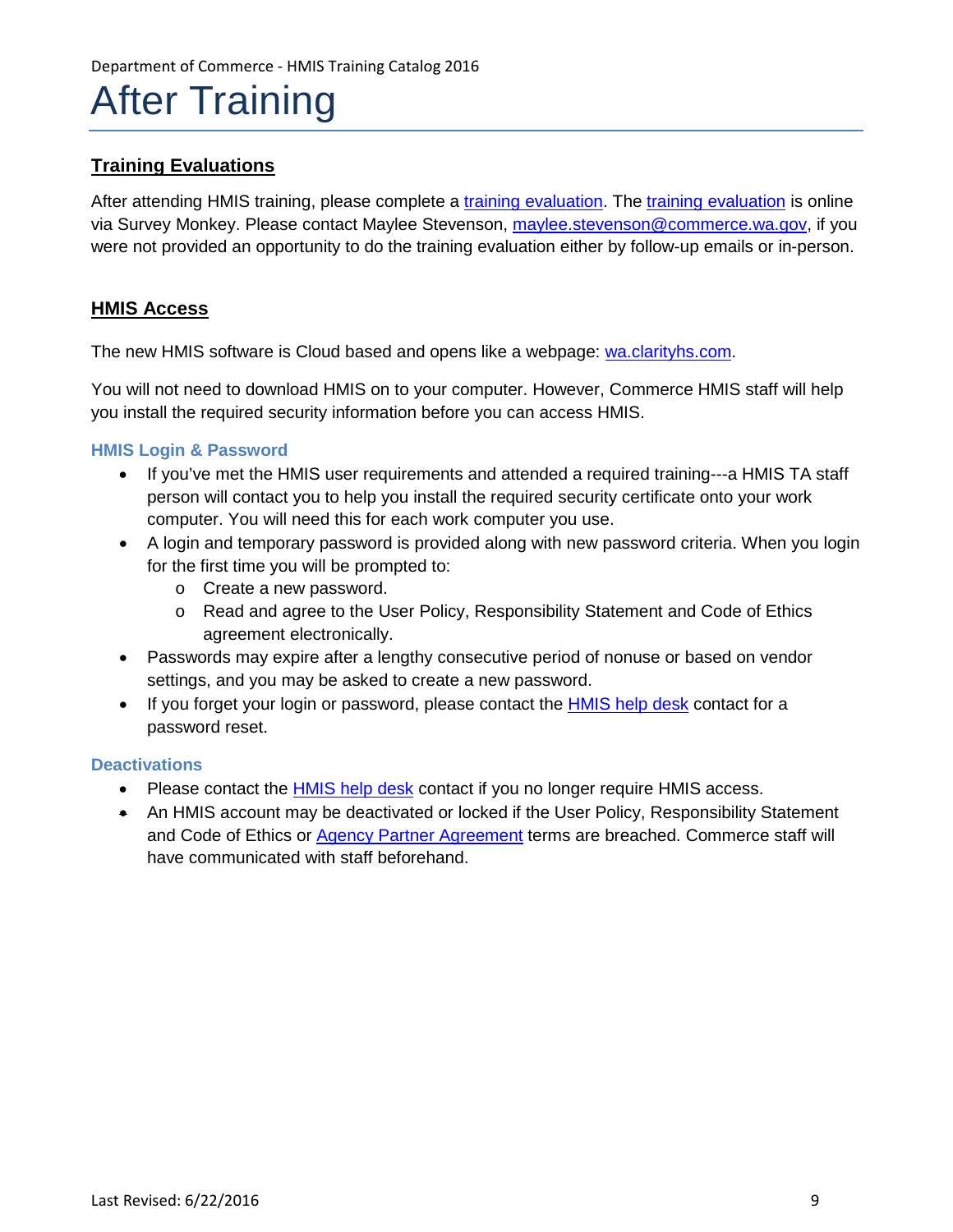### <span id="page-9-0"></span>Helpful Tip: "Whitelist" an Email Address or Domain

*...and stop missing emails from a trusted source.* 

*Do you sometimes miss emails from our Commerce staff or our registration services? Are those emails going to your Spam/Junk folder?* 

Often times we, at Commerce, send mass emails to lists of people (for example: all our HMIS users). Sometimes people don't receive those emails because their Spam/Junk mail filters block them. If this happens to you, or if you want to avoid this from happening, simply Whitelist our email domain.

Whitelisting means making it so a specific email address, or emails from a certain source, will go to your inbox instead of being blocked or going to your spam/junk mail folder. You can Whitelist a specific email from a desired sender (myname@commerce.wa.gov) or emails from a specific source called "domain" (@commerce.wa.gov).

**What to "Whitelist"?** Use "**@commerce.wa.gov**" (the Commerce email domain). We use GoToWebinar for HMIS Trainings so consider Whitelisting "**@gotowebinar.com**" and "**@gotomeeting.com**" so you receive your registration confirmations and links.

Below is a list of instructions for various email platforms. You can click on the link to find instructions on how to Whitelist an email.

If you'd like to Whitelist from a specific source, instead of using the email from one person, you'll use the domain only (the part of the email that includes @ and what comes after it) instead of the desired senders email address.

For mobile devices, often adding the email address to your contacts list will Whitelist it.

- **[AOL 7.0 / 8.0 / 9.9 & AOL Mail](#page-10-0)**
- **[Apple Mail/](#page-10-1)OSX**
- **[AT&T Webmail and BellSouth](#page-10-2)**
- **[Comcast SmartZone](#page-10-3)**
- **[Cox Email](#page-10-4)**
- **[EarthLink / Earthlink Total Access](#page-10-5)**
- **[Gmail](#page-11-0)**
- **[Hotmail](#page-11-1)**
- **[Mac Mail](#page-11-2)**
- **[McAfee SpamKiller](#page-11-3)**
- **[MSN](#page-11-4)**
- **[Mozilla](#page-11-5) Thunderbird PC or Mac**
- **[NetZero](#page-11-6)**
- **[Netscape 6 or 7/](#page-11-7)Thunderbird**
- **[Norton AntiSpam](#page-12-0)**
- **[Outlook 2003-2007](#page-12-1)**
- **[Outlook 2000 / Outlook 11](#page-12-2)**
- **[Outlook 2010 / Outlook 2013](#page-12-3)**
- **[Outlook Express 6](#page-12-4)**
- **[Road Runner](#page-12-5)**
- **[Spam Assassin](#page-13-0)**
- **[Verizon](#page-13-1)**
- **[Windows Live](#page-13-2)**
- **[Yahoo!](#page-13-3)**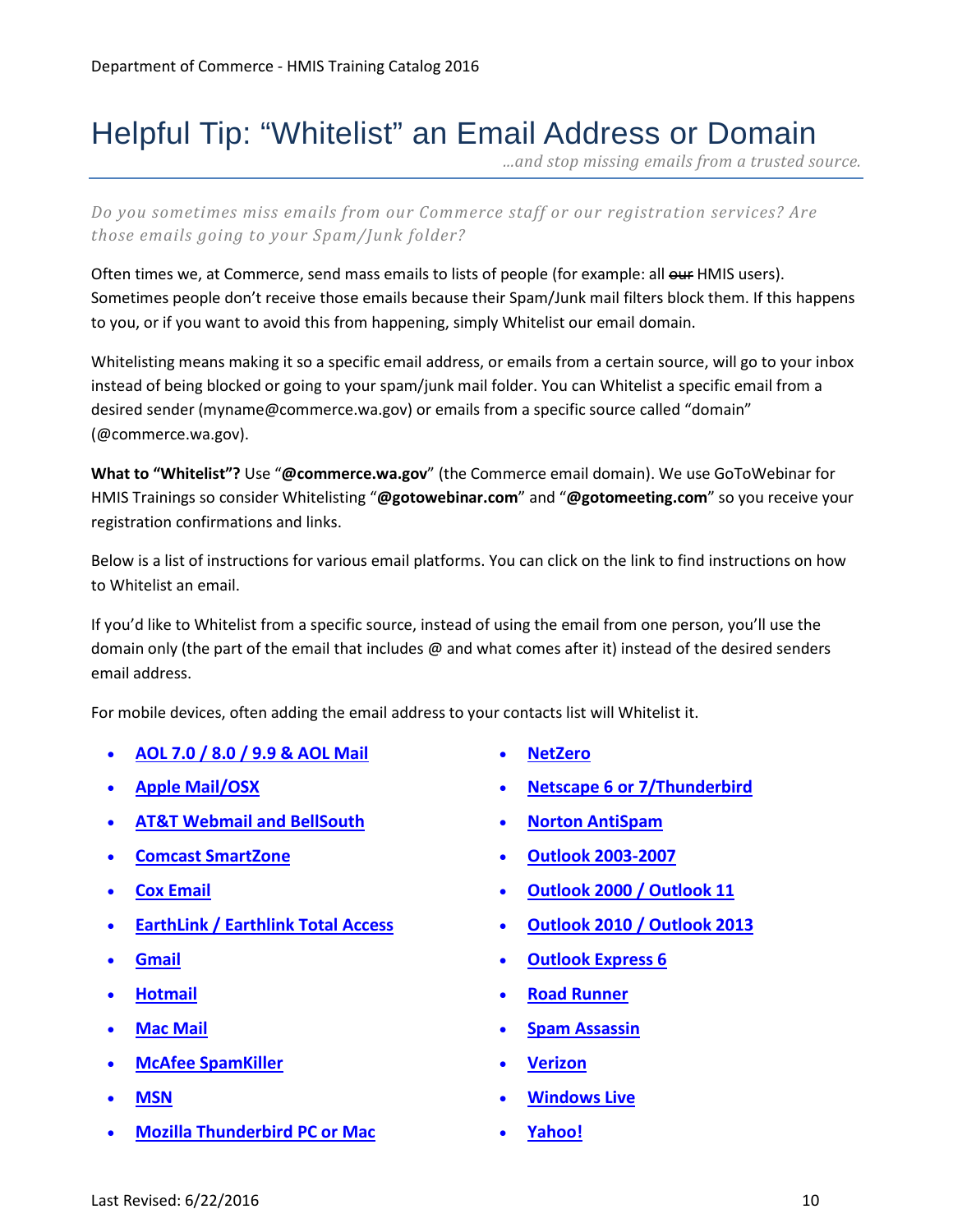*Although we tried to find the most recent instructions, technology changes fast. If you notice something is outdated,* 

*please contact [Maylee.Stevenson@commerce.wa.gov.](mailto:Maylee.Stevenson@commerce.wa.gov)* 

<span id="page-10-1"></span><span id="page-10-0"></span>**AOL Mail**

| <b>Apple Mail/OSX</b><br>If email from the desired sender ends up in your junk folder, highlight or open it, and click<br>"Not Junk" at the top of your screen.<br>Go to Mail > Preferences.<br>2.<br>Go to the <b>Rules</b> tab.<br>3.<br>Select Add Rule.<br>4.<br>nobile<br>5. Give this rule a name such as "Email from <i>[enter email of desired sender].</i> "<br>6. Create a rule that says "If any of the following conditions are met: 'From' 'Contains'" and<br>then paste in "[enter email of desired sender]."<br>7. From the actions, select Move message to mailbox Inbox.<br>8. Click OK. |
|-----------------------------------------------------------------------------------------------------------------------------------------------------------------------------------------------------------------------------------------------------------------------------------------------------------------------------------------------------------------------------------------------------------------------------------------------------------------------------------------------------------------------------------------------------------------------------------------------------------|
|                                                                                                                                                                                                                                                                                                                                                                                                                                                                                                                                                                                                           |
| <b>AT&amp;T Webmail and BellSouth</b><br>1. In your mailbox, click Options.<br>Go to Mail Options, select Filters. Click Add Filter.<br>2.<br>Go to From Header and select Contains. Enter the trusted address or domain (email or<br>3.<br>website) in the box provided.<br>Go to the drop down menu at the bottom with the option Move the message to. Select Inbox.<br>4.<br><b>Click Add Filter.</b><br>5.                                                                                                                                                                                            |
| <b>Comcast SmartZone</b><br>1. Click Address Book.<br>comcast.<br>Click New. Select New Contact.<br>2.<br>3.<br>Add email address.<br>Click Save.<br>4                                                                                                                                                                                                                                                                                                                                                                                                                                                    |
| <b>Cox Email</b><br>1. Click Preferences.<br>2.<br>Go to General Email Preferences and click Blocked Senders.<br>3.<br>Type address or domain to add to the Exceptions list.<br>Click Add.<br>4.<br>Click Save.<br>5.                                                                                                                                                                                                                                                                                                                                                                                     |

1. Click on **Address Book** (it's over on the left, below your Folders). 2. When your Address Book opens, click the **Add new contact**. 3. On the Add Contact screen, find the **Internet Information** box.

4. Enter the **desired address** into the top Email box.



<span id="page-10-5"></span><span id="page-10-4"></span><span id="page-10-3"></span><span id="page-10-2"></span>**EarthLink**

5. Click **Save**.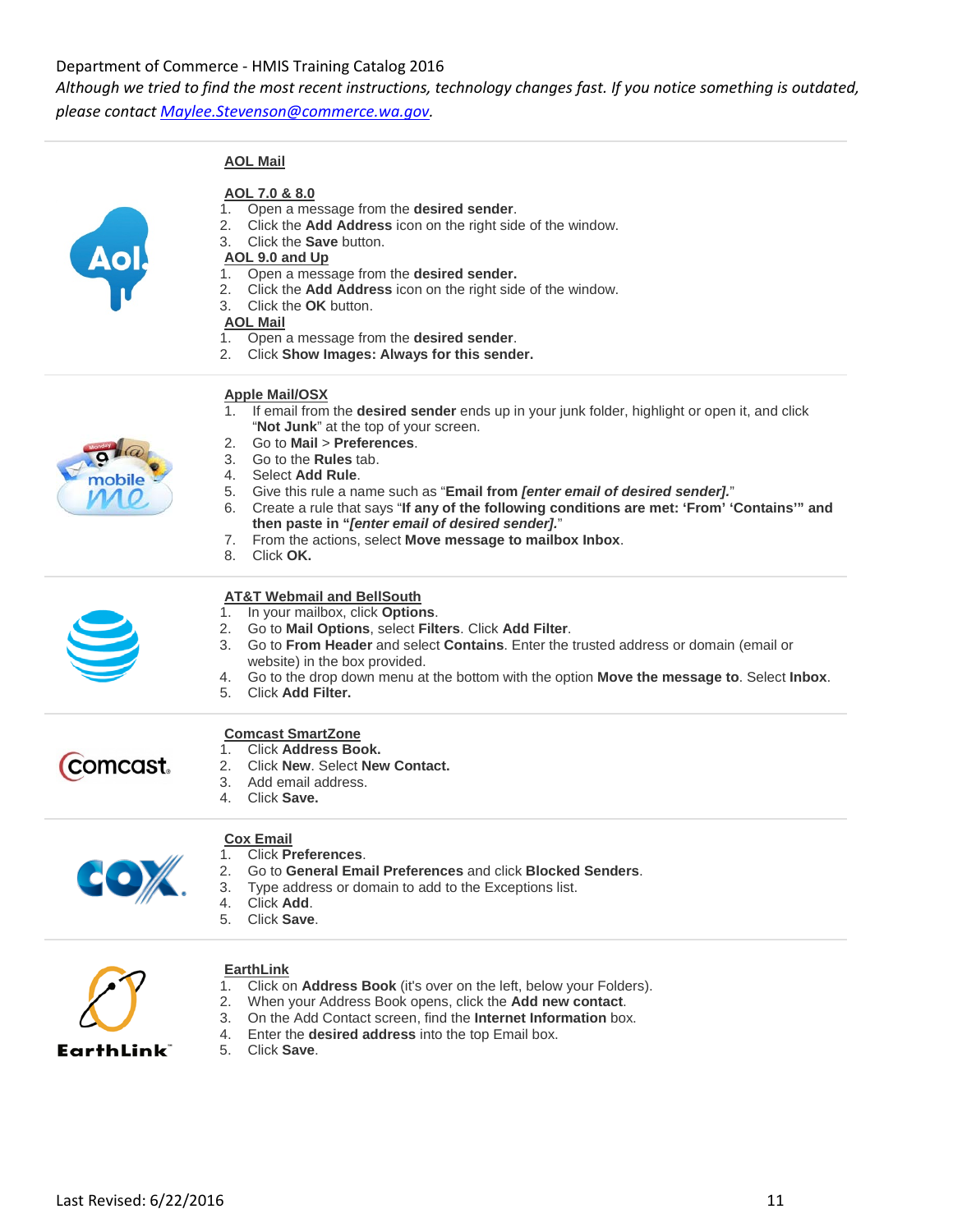

#### <span id="page-11-0"></span>**Gmail**

- 1. Open a message from the **desired sender**.
- 2. Click **Always display images from (senders address).**
- OR
- 1. Open a message from the **desired sender**.
- 2. Click the arrow next to reply on the top right.
- 3. Click **Add sender** to contact list.



### <span id="page-11-1"></span>**Hotmail**

- 1. Open a message from the **desired sender**.
- 2. Click **Mark as safe** next to the From name and address.
- 3. Now click **Add contact**.



### <span id="page-11-2"></span>**Mac Mail**

- 1. Open a message from the **desired sender.**
- 2. Go to Message in the top tool bar.
- 3. Click **Add Sender to Address Book** from the drop-down menu.



### <span id="page-11-3"></span>**McAfee SpamKiller**

- 1. Go to **Friends** and click **Add**.
- 2. Type the trusted address or domain in the space provided. Click **OK**.

### <span id="page-11-5"></span>**Mozilla Thunderbird for PC**

- 1. Click **Address Book**.
- 2. Make sure **Personal Address Book** is highlighted.
- 3. Click **New Card.** This will launch a New Card window that has 3 tabs: Contact, Address & Other.
- 4. Under **Contact**, enter **desired sender's email** and additional information if you wish.
- 5. Click **OK** to finish.

#### **Mozilla Thunderbird for Mac** 1. Click **Address Book**.

- 2. Make sure **Personal Address Book** is highlighted.
- 3. Click **New Card**. This will launch a New Card window that has 3 tabs: Contact, Address & Other.
- 4. Under **Contact**, enter **desired sender's email** and additional information if you wish.
- 5. Click **OK** to finish



### <span id="page-11-4"></span>**MSN**

- 1. Click on **Help & Settings.**
- 2. Click **Email Settings.**
- 3. Click on **Safe List.**
- 4. In Add an item to this list, type the **desired sender's email.**
- 5. Click **Add.**



### <span id="page-11-6"></span>**NetZero**<br>1. Go to

- 1. Go to **Options** and click **Safe List**.
- Type the trusted domain or address in Add Address to Safe List.
- 3. Click **Add** then click **Save**.



#### <span id="page-11-7"></span>**Netscape 6 or 7/Thunderbird**

- 1. Open a message from the **desired sender**.
- 2. In the From field, right-click the email address.
- 3. Click the **Add to Address Book** link in the menu.
- 4. Click the **OK** button.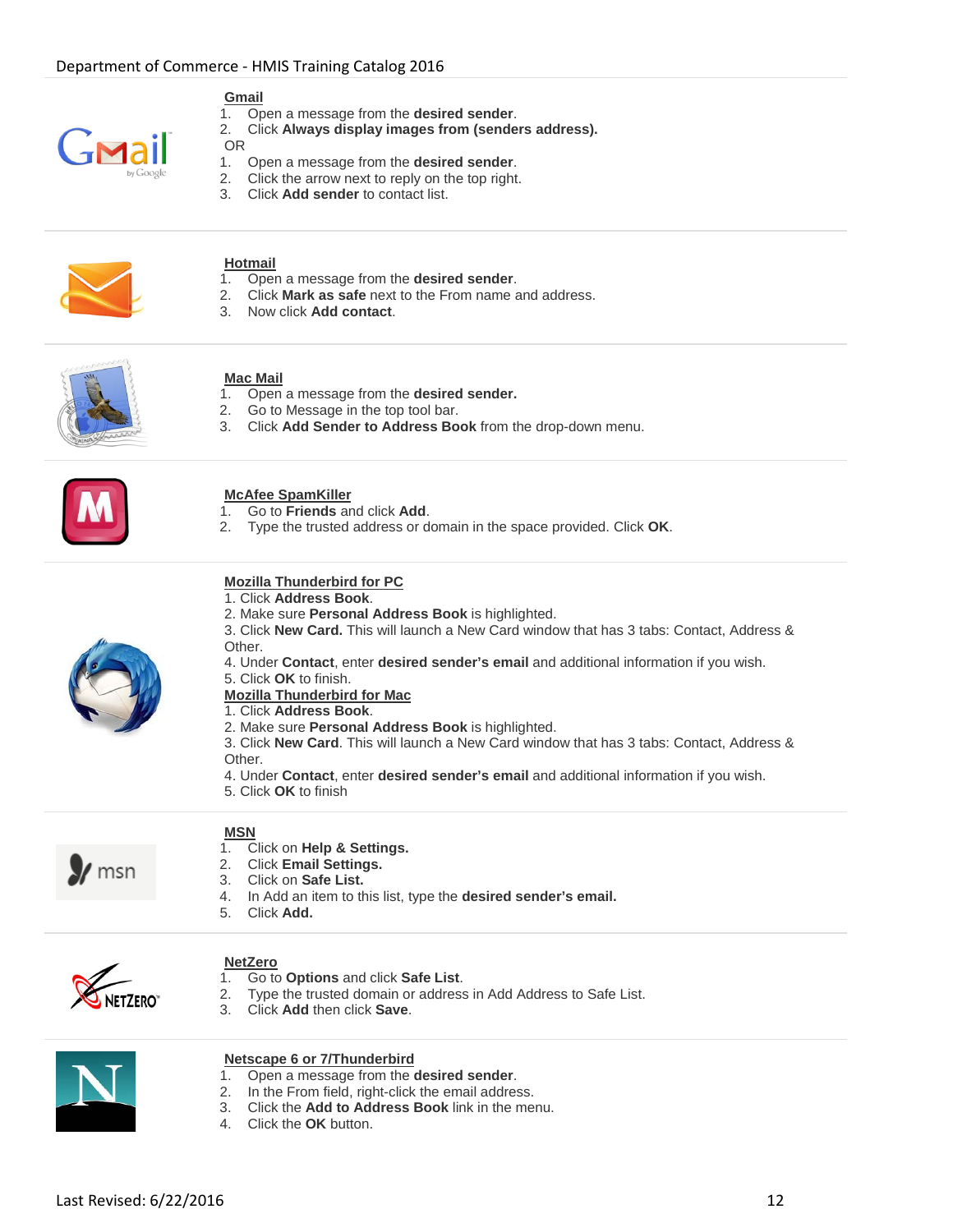

### <span id="page-12-0"></span>**Norton AntiSpam**<br>1. Go to the **Statu**

- 1. Go to the **Status & Settings tab** and click **AntiSpam**.
- 2. Click **Configure** and go to the **Allowed List tab**.
- 3. Click **Add** and type the trusted address or domain in the Email Address box.
- 4. Click **OK**.



### <span id="page-12-1"></span>**Outlook 2003 - 2007**

- 1. Open a message from the **desired sender**.
- 2. Go to the **Actions** option in the top tool bar.
- 3. Select Junk E-mail from the drop down menu.
- 4. Select the **Add Sender** to Safe Senders List option.



### <span id="page-12-2"></span>**Outlook 2000 / Outlook 11**

- 1. Open a message from the **desired sender.**
- 2. In the From field, right-click the email address.
- 3. Click the **Add to Contacts** link in the menu.
- 4. Click the **OK** button.

### **Outlook 2010 / Outlook 2013**

- 1. Open Microsoft Outlook 2010 / 2013.
- 2. In the home tab, click the **Junk** drop down menu.
- 3. Then click **Junk Email Options.**

<span id="page-12-3"></span>

- 4. Navigate to the **Safe Recipients** tab.
- 5. Click the **Add** button.
- 6. Type in the desired senders **email address** or domain you want to whitelist, then click **OK.**



#### <span id="page-12-4"></span>**Outlook Express 6**

- 1. Open a message from the **desired sender.**
- 2. In the From field, right-click the email address.<br>3. Click the **Add to Address Book** link in the me
- 3. Click the **Add to Address Book** link in the menu.
- 4. Click the **OK** button.



### <span id="page-12-5"></span>**Road Runner**

- 1. Open **Junk Mail folder.**
- 2. Select emails you wish to add to your whitelist.
- 3. Click **Mark as Not Spam.**